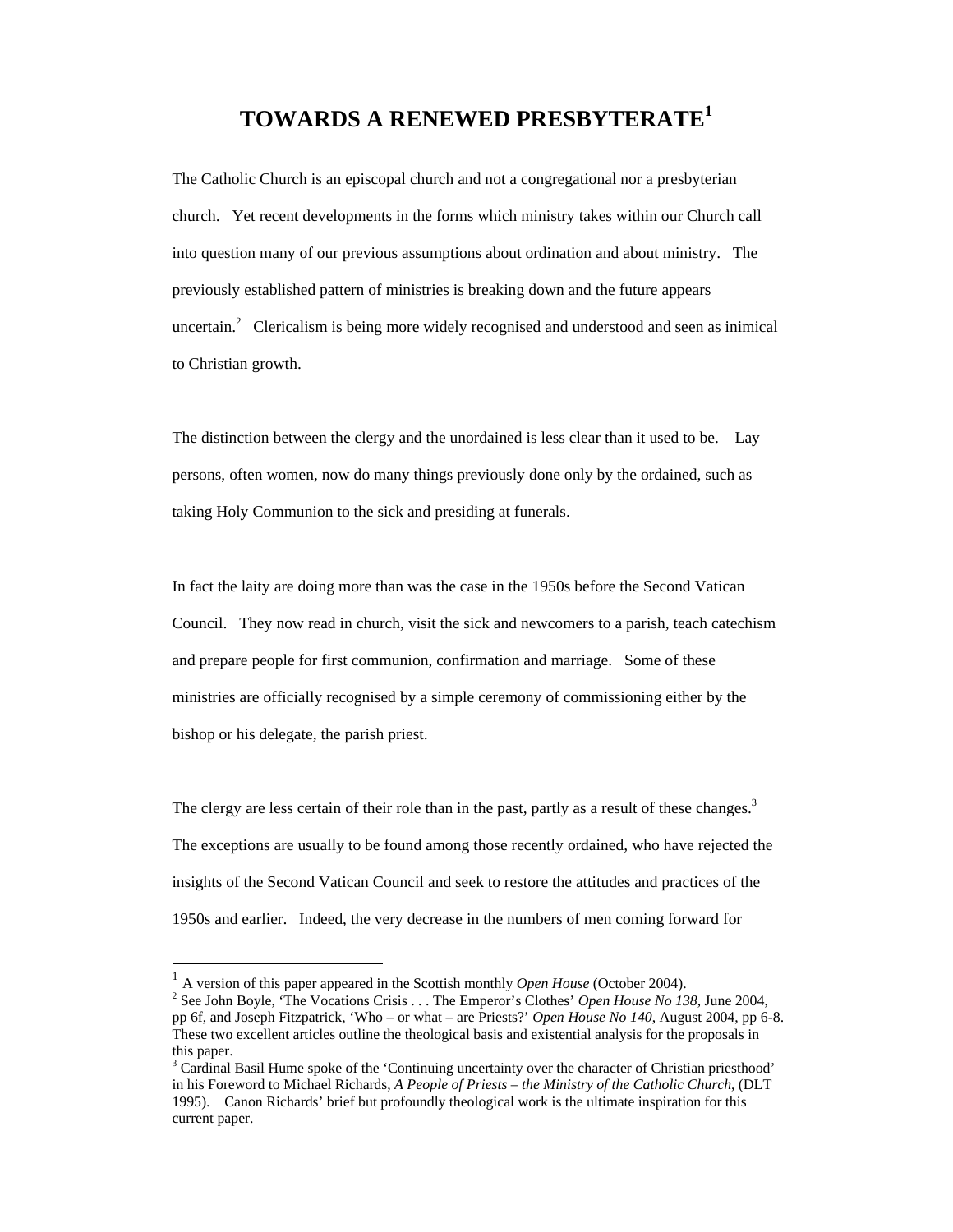ordination has had its effect on what tasks, formerly the preserve of the ordained, are now seen as suitable for appropriately talented and trained members of the unordained.

Although the writer is an Englishman, his contacts with Catholics in other European countries and the USA suggest that these are widespread trends. Many in the Church believe that these developments in ministry mean that the secular priesthood must and will change, perhaps even disappear as we know it<sup>4</sup>. In seeking to discern what is going to replace it, we might predict the following among characteristics of a range of Christian ministries in the not too distant future, of which some are currently ordained ministries:

- 1. All ordained, commissioned and appointed ministers must ultimately depend on the bishop for their authority to act.
- 2. Following the principle of subsidiarity, the authority of the bishop will be enhanced and recognised in practical terms by the Holy See, giving him a greater discretion in structuring the ministries and forms of ordination required in his diocese. The manner of the appointment of bishops needs a thorough study and new systems. The experiences of sister churches, such as the Episcopal and the Presbyterian, need to be examined and lessons learnt from them.
- 3. Collaborative ministry, involving accountability of those exercising power and full shared decision-making will be seen as essential for parishes.<sup>5</sup> We live in liberal democracies and the monarchical model is no longer acceptable to people in developed societies in the third millennium. $<sup>6</sup>$  New ways have to be developed for us</sup>

l

<sup>&</sup>lt;sup>4</sup> See Rafael Esteban, *The Future of the Ministerial Priesthood*, (Catholics for a Changing Church, London, 2000). Mgr Paul Hypher *The Tablet* (14 August 2004) also shows that radical changes are inevitable if the Church is to be true to its own teachings.

 $<sup>5</sup>$  The 1983 Code of Canon Law provides at nos 536 and 537 for an over-riding clerical veto by the</sup> parish priest. This can no longer be defended in the modern world and is not theologically necessary since the bishop retains full authority in a diocese and any good shepherd would wish to consult and be accountable.

<sup>6</sup> See Kenneth Wilson, *Power in the Church*, (Catholics for a Changing Church London, 2003). A Methodist minister and academic, he writes dispassionately about the structures of the Catholic Church in England and Wales.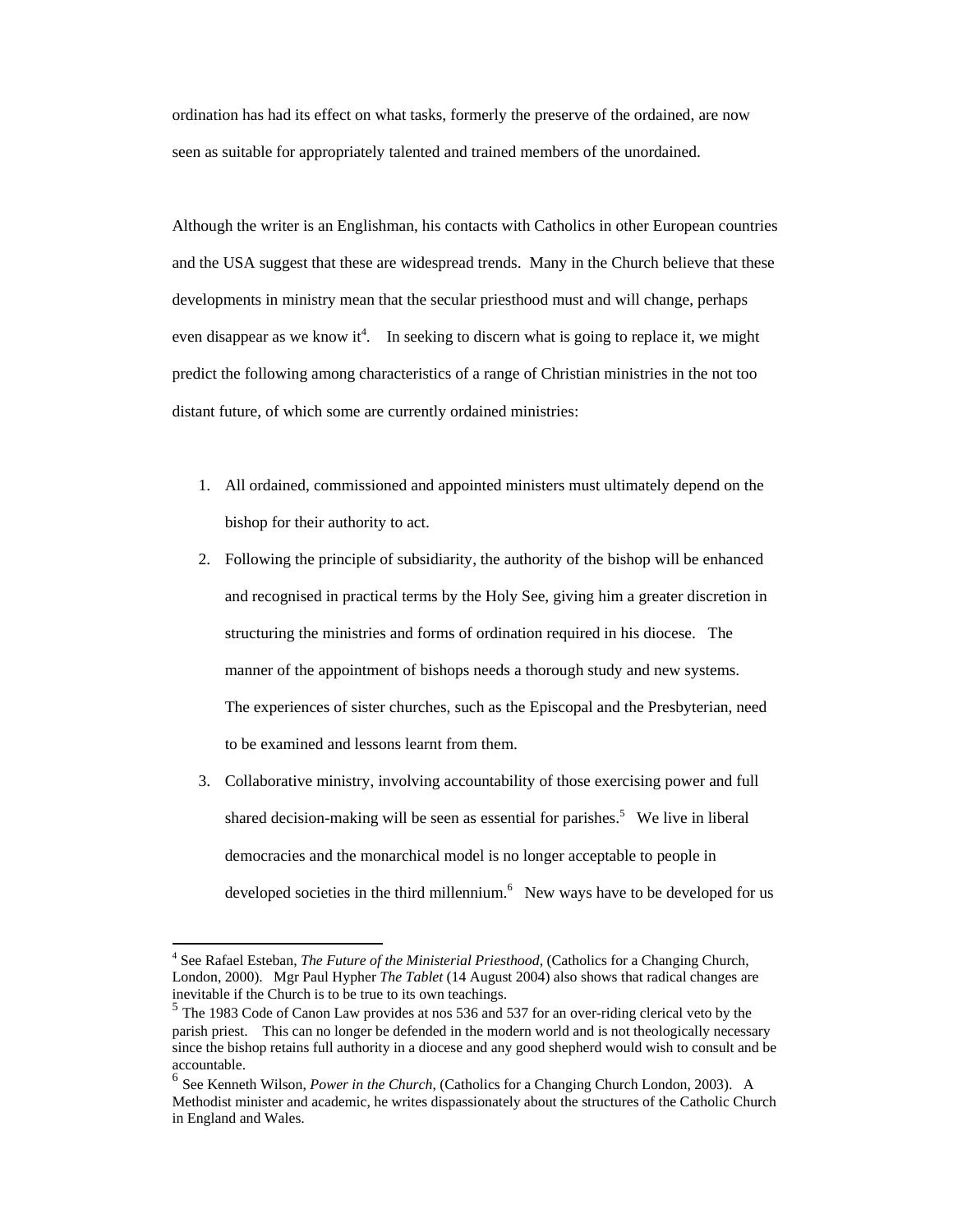to affirm apostolic authority so that account is taken of 'liberal democracy' rather than continued insistence on a model the reflects more the methods of Henry VIII or of the modern kingdom of Saudi Arabia.

- 4. Celibacy will no longer be mandatory for the ordained, but where it is willingly embraced, this will be done in a formal public ceremony like the exchange of marriage vows and the taking of vows of religious life.
- 5. All ministries, including the ordained, will be open to women as well as men.<sup>7</sup>
- 6. Ministries will be distributed strictly according to the ability, experience and competence of the candidates. No longer will an ordained man or woman be *assumed* to have the competences of an accountant, an employer, a social worker, a preacher, a manager *and* a committee chairman for example.
- 7. Sacramental ministry will no longer be tied to canonical jurisdiction at parish level. Jurisdiction is essentially a function of the bishop; all those serving under the bishop's oversight are *servants* of the community.
- 8. Ministers will not be *required* to live in presbyteries, separate from the people they serve, but new style mixed residential communities will be formed as needed.
- 9. Clericalism will be dismantled, involving the abolition of distinctive dress for the ordained, of higher status, and of an idiosyncratic lifestyle which separates them from those they serve.
- 10. There will be formal recognition of many more ministries by the bishop or his delegate by commissioning ceremonies, following interviews and formal appointment.
- 11. Ministries will be either full or part time, paid or unpaid, permanent or temporary, irrespective of whether a minister is ordained by the bishop or simply appointed and commissioned.

l

<sup>7</sup> John Wijngaards has demonstrated beyond reasonable doubt not only that women were ordained to the priesthood and diaconate in the early church, but that there is no acceptable reason why they should be excluded from these ministries today. See his *Ordination of Women in the Catholic Church* and *No Women in Holy Orders?*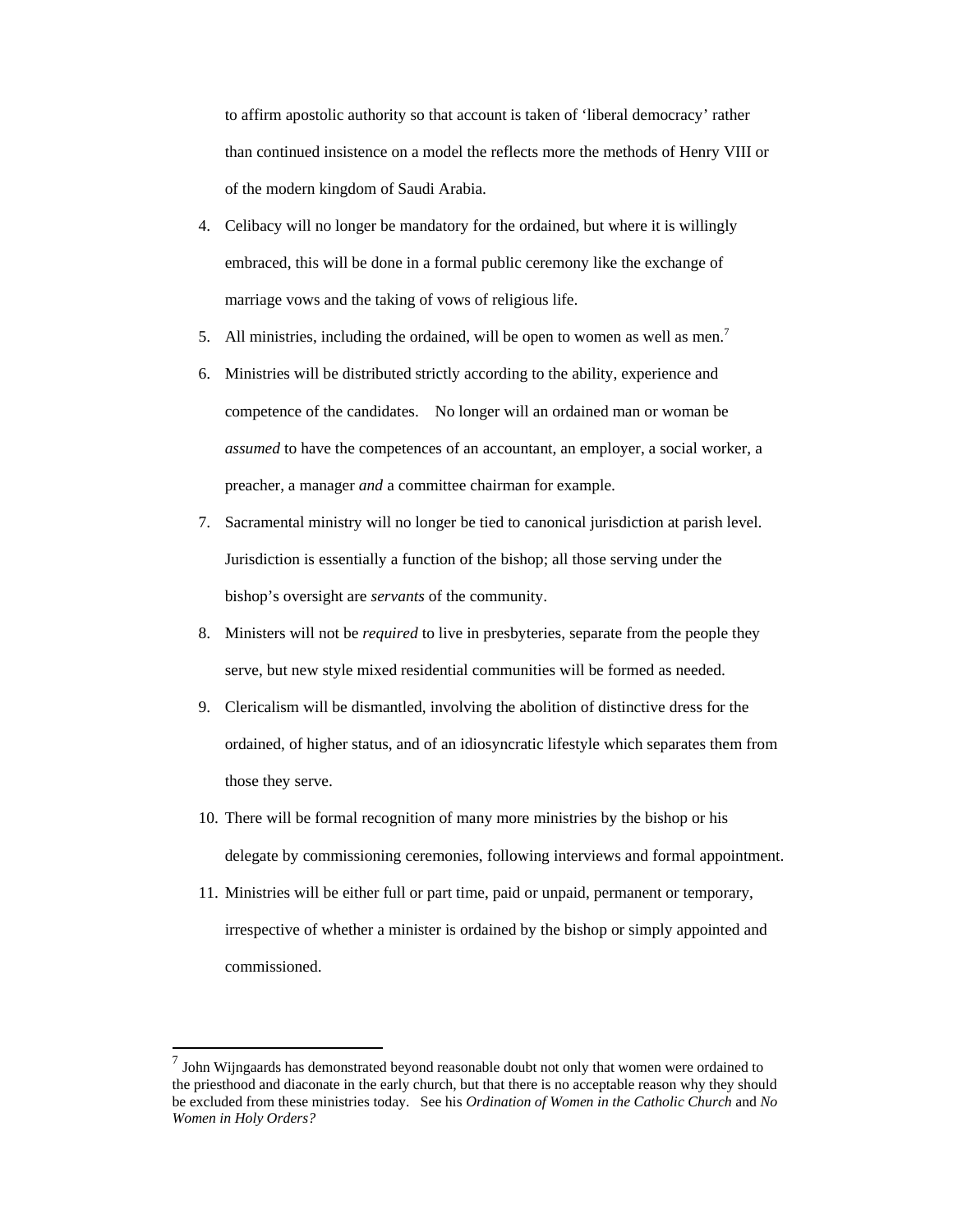- 12. The bishop then will ordain many more candidates than in the past, but for limited and clearly defined ministries, such as to preside at the eucharist for a specified local community. Candidates will be mature, experienced adults over 30 years old and not young adults in their 20s.
- 13. There will be new forms of education and training for ministry, where candidates are not cloistered away from those they hope to serve. Training will include residential and non-residential courses, part-time and full-time courses, evening courses, weekend courses, distance learning, and specialist post-graduate courses. A first degree or similar professional training will be expected for some ministries, but not all. Six years full time study will be required of no candidate. $8$

The question of which ministries require ordination by the bishop rather than appointment and commissioning is surely a matter which should be dictated by circumstances (rather than recent precedent) and in the light of the practice of the early Church and good theology<sup>9</sup>.

In the Catholic Church, the role of the bishop is central, for it is our communion with him that makes us Catholics – provided he in turn is in communion with the Bishop of Rome. Just as modern developments in the papacy (that is nineteenth and twentieth century developments) have led to an increase in the power of the papacy and its bureaucracy that some consider undesirable $^{10}$ , so have these developments led to a diminution of the status and prerogatives of the diocesan bishop. Whatever the teaching of Vatican II on the office of bishop<sup>11</sup>, this is

 $\overline{a}$ 

<sup>8</sup> See Michael Winter, *Training for Future Priests*, (Catholics for a Changing Church London, 2003). He writes as a former seminary professor and university lecturer.

<sup>9</sup> As Paul Hypher has pointed out ('The Priest as Spiritual Batman', *The Tablet,* 14 Aug 2004, p 18) 'There is only one priesthood, the Priesthood of Christ, shared with the whole Church, ordained and lay.' For this reason the list that follows has no one ministry labelled as 'priest'. The ministry of the presbyterate (or 'ministerial priesthood') will of course be found, but shared by many in ministry and no longer the preserve of just one person.

<sup>&</sup>lt;sup>10</sup> See fn 11 below on the early Roman Church and its collective leadership and consequent late adoption by that diocese of monarchical episcopacy, for example.

<sup>11</sup> 'Nor are they to be regarded as vicars of the Roman Pontiff' *Lumen Gentium 27* in Austin Flannery (ed) *Vatican Council II* (Dominican Publications, Dublin, 1996) p 38*.*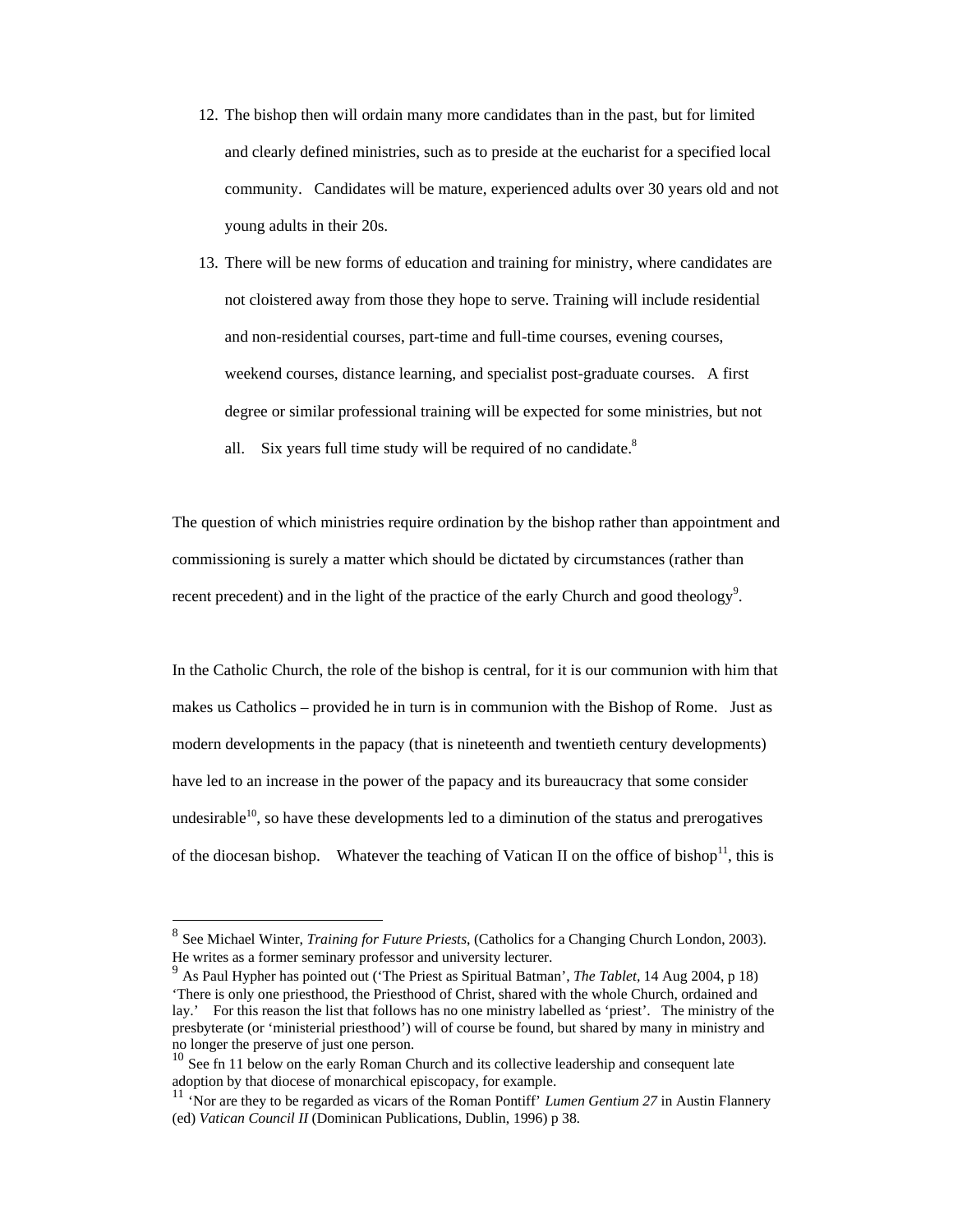in practice denied by Rome, which requires him to be rather a delegate of the Holy See<sup>12</sup> than an apostle in his own right. It is to be hoped that the Holy See can be persuaded to reduce its tight control over bishops. If the coming papacy does not address this issue, one which many bishops all over the world now feel to be urgent, then it is possible that some bishops with the support of their people and many of their clergy might be emboldened to take on the full responsibilities that their role as successors of the apostles entitle them to.

The concept of subsidiarity, that decisions should be taken at the lowest level possible, requires that the status and power of the diocesan bishop be raised from the present subservient position. This means that Catholics recognise their bishop as the one who ultimately authorises ministry, especially ecclesiastical ministry, in the diocese. Nevertheless, bearing ultimate responsibility is not incompatible with some measure of delegated decisiontaking, consensus-building and wide consultation. Some bishops have dioceses so large that this sort of responsibility is impractical. We need dioceses sufficiently small for a bishop to be a true pastor to all the people, avoiding the creating of mini-bishops with their own fiefdoms.

It is important not to lose sight of the fact that ecclesiastical ministries are provided for the purpose of enabling the People of God to perform their priestly ministry to the world. Many parishioners can see their paid secular employment as providing them with opportunities for ministry, service and mission, to those formally outside the Church. This should be recognised as the central ministry of the Church and hence kept at the centre of all other ministries and all Church policies and practices.

l

 $12$  In 1829, the papacy directly appointed only some 24 diocesan bishops out of a total of 646 in the Latin Church. See Garrett Sweeney, "The 'wound in the right foot' unhealed?" in Adrian Hasting (ed) *Bishops and Writers: aspects of the evolution of modern English Catholicism* (Anthony Clark, Wheathampstead, 1977) p 218. To be a Catholic bishop one must be confirmed by Rome, but that is not the same as being directly appointed, as is effectively the case today. Bishops still have to apply to Rome for faculties to act as a bishop, even when they have been ordained – ordination to the episcopate is insufficient it appears.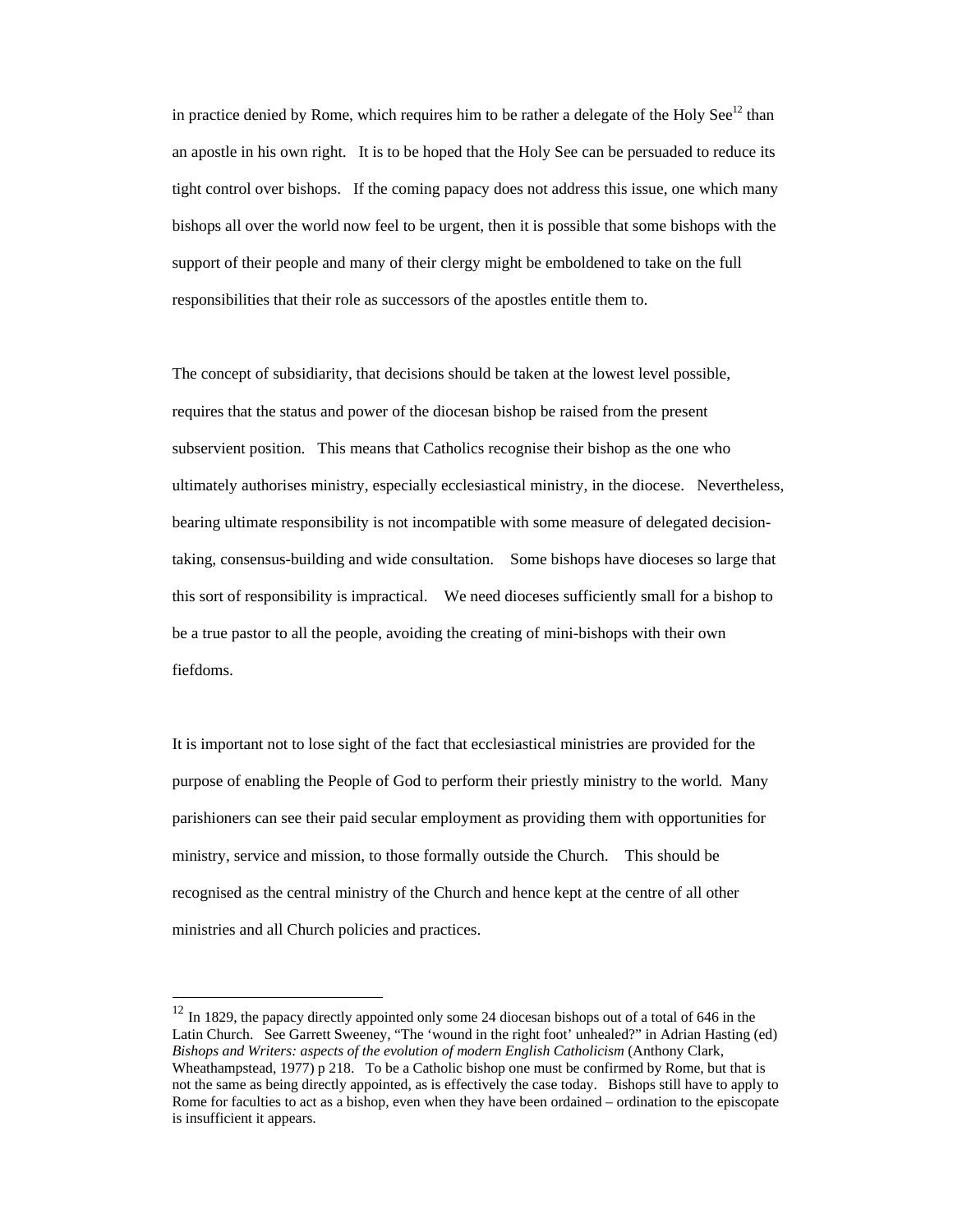We list below a number of ministries which are experienced in the Church today. Clearly small parishes would not have all of these. They are of course not listed in order of importance, simply reflecting our existing structures:

- Chair of a parish pastoral council (ministry of leadership and consensus building)
- Members of a parish pastoral council (managerial ministry)
- Chairs of parish pastoral council sub-committees [RCIA, Child Protection, Liturgy, SVP etc] (executive ministries)
- Delegates of the bishop authorised to commission other ministers (ministry of delegated jurisdiction)
- Those authorised by the bishop to preside at the eucharist (sacramental ministry)
- Those authorised by the bishop to reconcile and hear confessions (sacramental ministry)
- Those authorised by the bishop to anoint the sick (sacramental ministry)
- Those authorised by the bishop to baptise (sacramental ministry)
- Those authorised by the bishop to solemnize marriages (ritual ministry)
- Those authorised by the bishop to confirm (sacramental ministry)
- Presiders at funerals and burials (ritual ministry)
- Leaders of the public Prayer of the Church (ritual ministry)
- Pastoral visitors, listeners
- Counsellors [to adolescents, the engaged, the bereaved, those returning to the sacraments etcl
- Social workers
- Administrative and secretarial assistants
- Accountants and book-keepers
- Leaders of retreats, discussion groups and study days
- Spiritual directors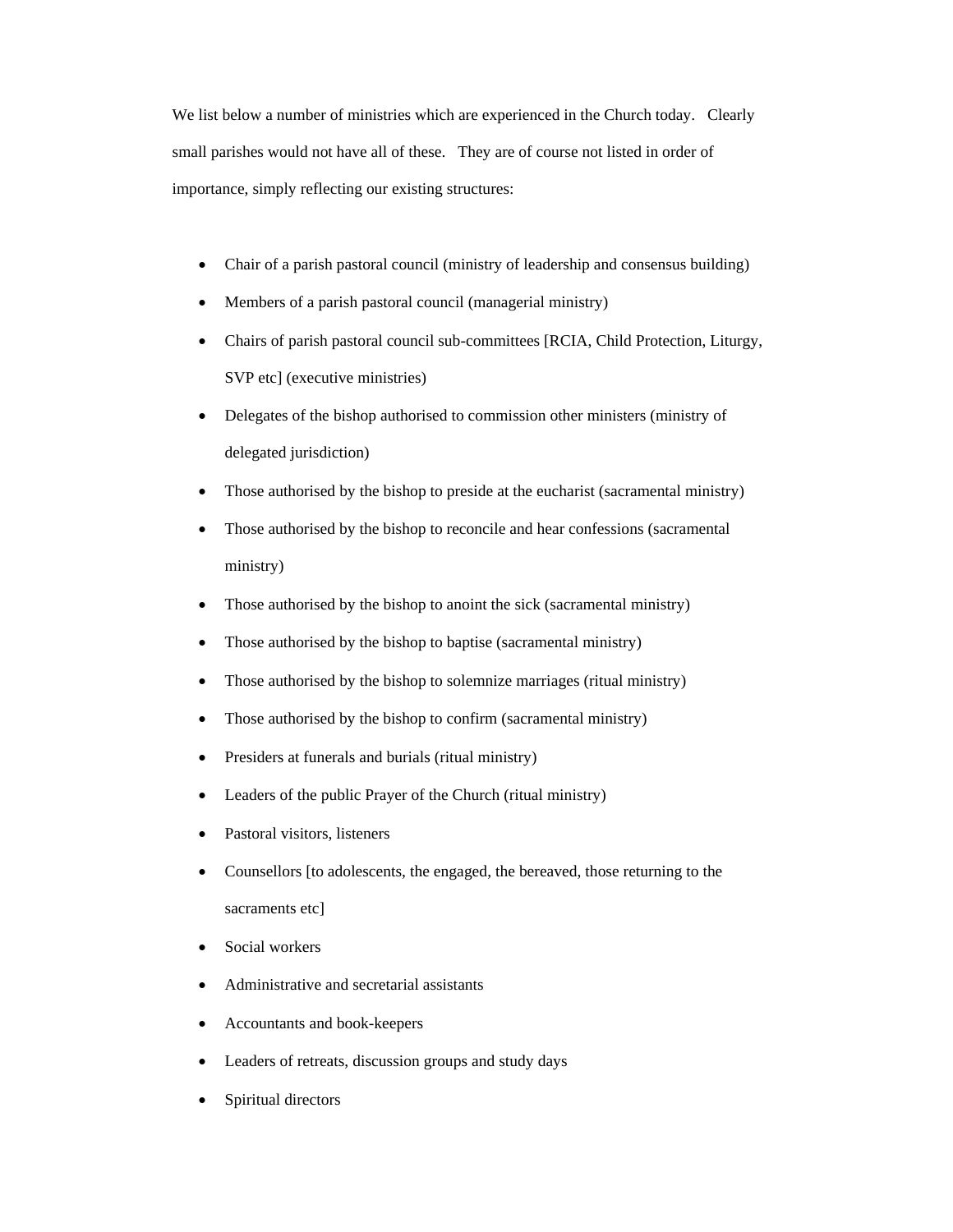- Homilists and writers [for parish newsletters, magazines etc] (theological, teaching and prophetic ministry)
- Catechists and teachers
- Liturgists, musicians, cantors, choir members
- Youth leaders
- Masters of ceremonies and altar servers
- Greeters at mass
- Befrienders of new parishioners
- Maintainers of property, handymen, gardeners etc

Ordination by the bishop is probably best reserved to those appointed to exercise a *sacramental* ministry. This is in accordance with our tradition; the sacraments are acts of the Church and for this reason require apostolic, that is episcopal, authority. It is likely that a parish would have a dozen or more of these sacramental ministers, and most of them would be part-time and unpaid. It seems sensible that an appropriate sub-committee of the parish pastoral council would present such candidates to the bishop for approval. This extension of ordination will require a re-thinking of the non-biblical distinction between the clergy and the rest of the baptised. The Greek word *laos* means People (of God) and that clearly includes the ordained. It will also require new names and terms for office holders, one would hope without use of the term "Father" (except perhaps for the bishop), as this title was discouraged by our Lord himself (Luke 22: 25-27).

However it would seem desirable that those carrying out the more important ministries of *oversight and teaching*, in addition to the sacramental ones, would also be formally commissioned or ordained by the bishop: these would then be seen as the Elders of a parish